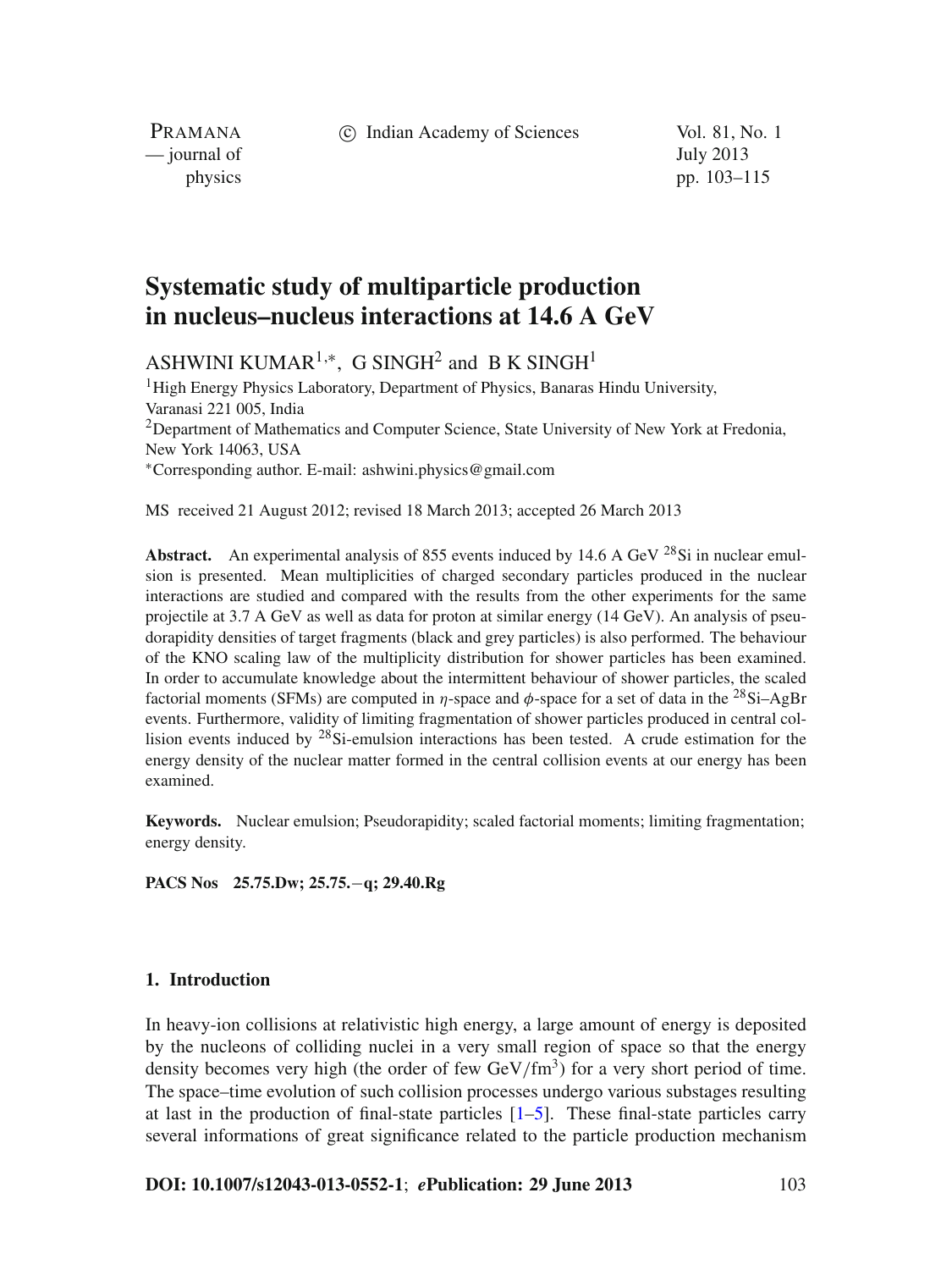involved in a nucleus–nucleus collision. Therefore, the investigation of these charged secondary particles plays a role of utmost importance in analysing such types of collision processes. In order to achieve this objective, it is obviously necessary to obtain a considerable amount of experimental information on diverse characteristics of such collisions such as the multiparticle production in heavy-ion collisions at relativistic energy. Therefore, our detailed study on multiparticle production mechanism involves the analysis of various features of collision physics such as (1) the general characteristics of the produced charged secondary particles such as mean multiplicities, (2) non-statistical fluctuations in the multiplicity of final-state particles, (3) well-known scaling laws existing in high-energy collisions such as KNO scaling and longitudinal scaling (limiting fragmentation), and (4) estimation of energy density of nuclear matter formed under extreme conditions. In this study, the analysis of the non-statistical fluctuations of the charged secondary particles plays a vital role in developing a better understanding about the multiparticle production mechanism of the nucleus–nucleus interactions at relativistic high energies. To decouple these non-statistical fluctuations intermingled with the statistical noise in the multiplicity data, Bialas and Pechansky [\[6](#page-11-2)] first introduced a method known as 'intermittency' to study the dependence of the normalized factorial moments on the bin size  $\delta y$  in rapidity space [\[7\]](#page-11-3). These scaled factorial moments (SFMs) are benefited with the property to suppress the statistical noise present in a collision event with finite multiplicity and they are capable of eliminating it completely in the case of Poissonian noise. Moreover, the method of SFMs provide us a potentially suitable probe in the investigation of the multiplicity correlations and/or for high-order correlations which would otherwise be inaccessible [\[8](#page-11-4)]. This intermittent behaviour has been observed in various experiments performed with a wide variety of colliding systems at different energies such as electron– positron  $[9-12]$  $[9-12]$ , hadron–hadron  $[13-17]$  $[13-17]$ , hadron–nucleus  $[18-20]$  $[18-20]$ , and nucleus–nucleus interactions [\[21](#page-11-11)[–32](#page-11-12)]. The search for certain systematics or scaling relations which are universal to all types of reactions, i.e., lepton–hadron, hadron–hadron, hadron–nucleus, and nucleus–nucleus interactions, are of great relevance for studying the collision dynamics involved in these interactions. Among these scaling phenomena, longitudinal scaling (limiting fragmentation) which was first proposed by Benecke *et al* [\[33\]](#page-11-13) is of the great importance in the study of these nuclear collisions. Moreover, longitudinal scaling of the produced particles has been a defining property of high-energy collisions. These systematics or scaling laws reveal the underlying production mechanism of the multiparticle production. Any violation of these scaling laws observed in ultrarelativistic nuclear collisions will be an indicator of a new and exotic phenomenon occurring there. In the present work, we present and discuss experimental data on the main characteristics such as mean multiplicity of fast (such as singly charged produced shower particles) and slow particles (emanating from the target nuclei of emulsion detector known as black and grey particles) of inelastic collisions of  $^{28}$ Si nuclei with nuclear emulsion at 14.6 A GeV energy. A comparison of our present <sup>28</sup>Si data at 14.6 A GeV is made with the <sup>16</sup>O data available at the same energy [\[34\]](#page-11-14) as well as proton data at 14 GeV [\[35\]](#page-11-15). The variation of SFMs with the bin size in pseudorapidity  $(\eta)$ -space and in the azimuthal angle  $(\phi)$ -space is investigated separately in order to analyse the dynamical fluctuations in nucleus–nucleus interactions at 14.6 A GeV. We have also shown the energy-independent behaviour of the limiting fragmentation phenomenon for the central collision events and also compared these observations with the predictions of Lund Monte Carlo model FRITIOF. In the last section, we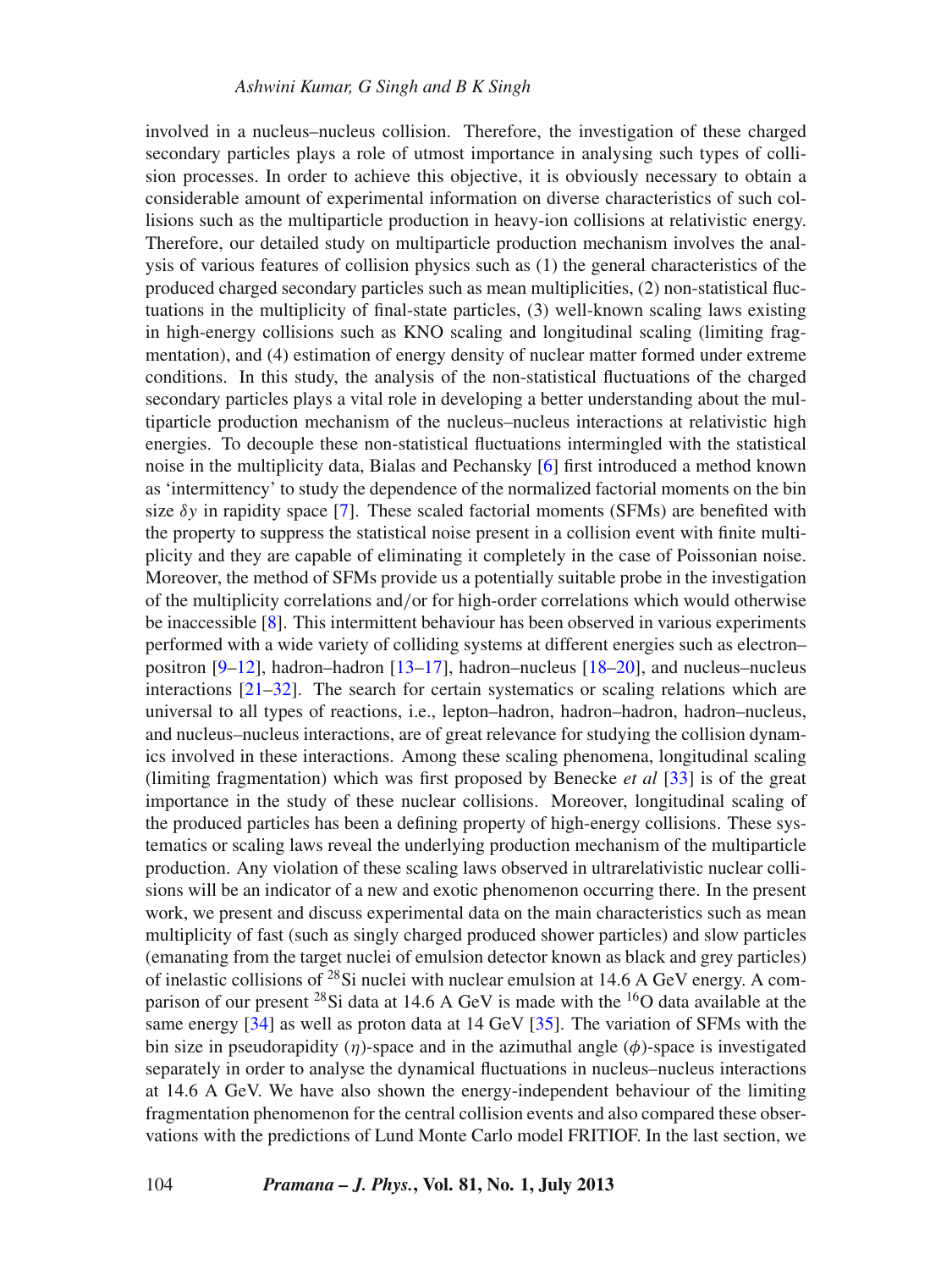also calculate the energy density of the nuclear matter formed in central collision event with highest multiplicity at our energy.

### **2. Experimental details**

The present data are collected using a stack of Fuji emulsion pellicles exposed horizontally with a  $^{28}$ Si beam at 14.6 A GeV at BNL AGS, New York. An along-the-track scanning technique was used to locate the minimum-bias  $^{28}$ Si emulsion interaction events. An OLYMPUS BH2 microscope with a  $100 \times$  oil immersion objective under a total magnification of 2250 was used for the scanning purpose. The primary beam track in the emulsion pellicles was carefully followed up to a distance of 4 cm from the entrance edge. Events produced very close to the top or bottom surface of the emulsion up to 20  $\mu$ m were not taken into account for the investigation. A total of 855 inelastic events have been taken into account for our investigation. Charged secondary particles emitted in each interaction were divided according to their ionization, range and velocity into black (b), grey (g), shower (s) and projectile fragments  $(PF_s)$  having charges *Z* > 2. Black particles are slow velocity particles with  $\beta$  < 0.3 having range less than 3 mm in emulsion and ionization  $g > 6g_{\text{min}}$ , where  $g_{\text{min}}$  is the grain density of singly-charged particle moving with velocity close to initial beam velocity. These are low-energy, multiply charged fragments and are mainly evaporated particles from the target nuclei. Grey particles have a range greater than 3 mm and ionization  $1.4g_{min} < g \le$ 6*g*min. These particles are mainly knocked out protons from the target nucleus. Both the black and grey particles are target fragments. Shower particles are fast particles having ionization  $g \le 1.4g_{\text{min}}$  and velocity  $\beta > 0.7$ . These particles are mainly relativistic pions, with a small fraction of  $K$ -mesons and fast protons. Projectile fragments ( $PF_s$ ) with  $Z$  $\geq$  2 have  $g \geq 4g_{\text{min}}$ , emitted in a narrow forward cone. The multiplicities of black, grey, shower and projectile fragments are denoted by  $n_b$ ,  $n_g$ ,  $n_s$  and  $n_F$  respectively. Black and grey particles collectively are called heavily (h) ionizing particles such that  $n_h = n_b + n_g$ . Black, grey and shower particles collectively are called the total charged (ch) particles such that  $n_{ch} = n_b + n_g + n_s$ . Nuclear emulsion is composed of different targets H, C, N, O, Ag, Br and I nuclei. A clear identification of these different targets in nuclear emulsion is not so straightforward. Statistically, identification of collision events with different target nuclei in nuclear emulsion is performed on the basis of the multiplicity of heavy particles  $(n_h)$ . On this basis, different collision events in nuclear emulsion are characterized as H events, CNO events and AgBr events. A detailed desciption of the target identification can be found in ref. [\[36\]](#page-11-16). The rapidity variable is defined as

$$
y = \frac{1}{2} \ln \frac{E - p_1}{E - p_1},
$$

where  $E$  and  $p_1$  are the energy and longitudinal momentum of the detected particle. The measurements of energy and momentum are difficult in experiments like emulsion experiments. The pseudorapidity variable  $(\eta)$  approximately coincides with the dimensionless boost parameter rapidity (*y*) at very high energy and can be easily determined using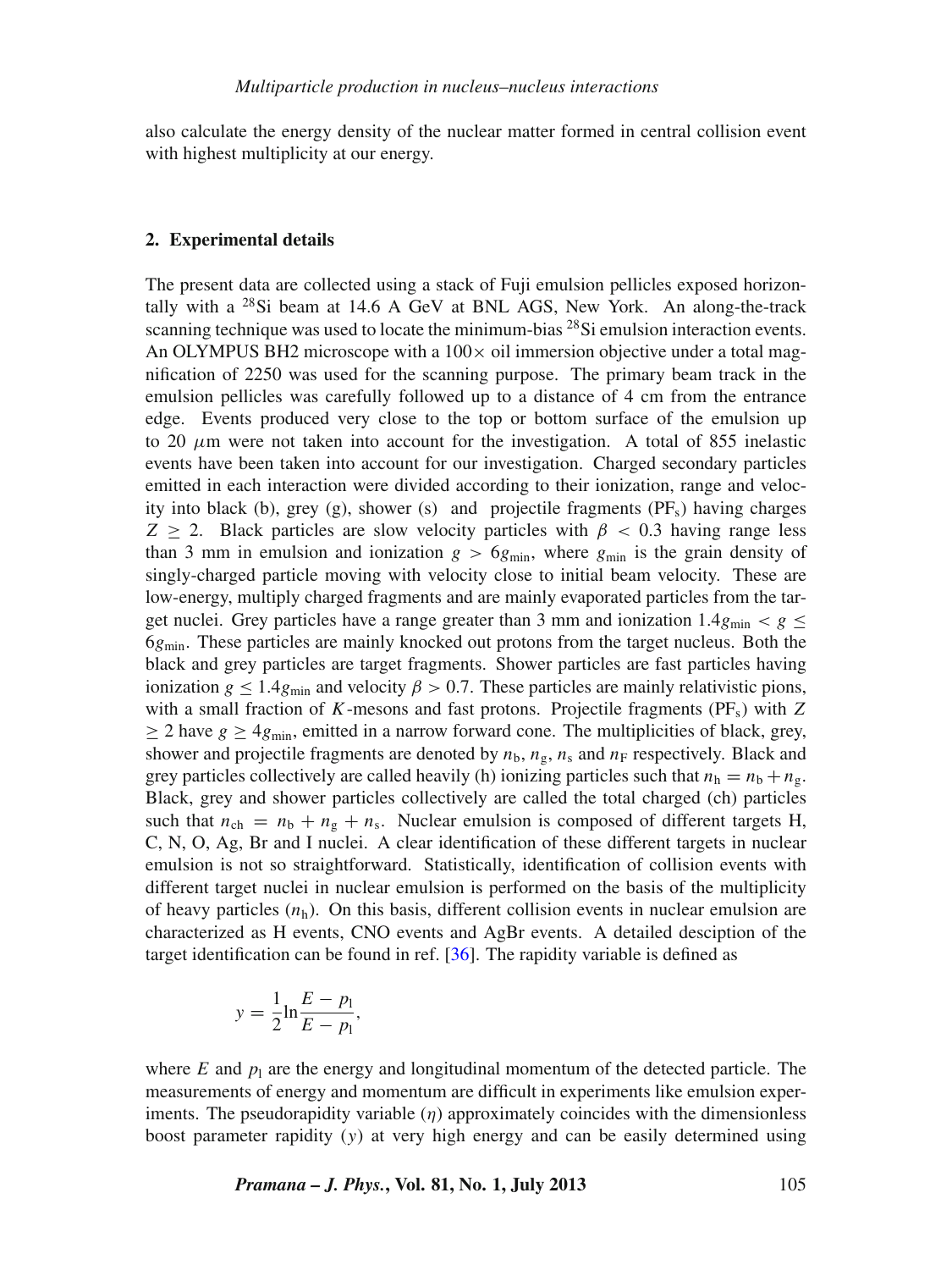only one quantity, i.e., emission angle  $(\theta)$  of the corresponding shower particle. It is defined as

$$
\eta = -\ln \tan \frac{\theta}{2}.
$$

Thus, the pseudorapidity variable is a convenient and suitable replacement of the rapidity variable.

## **3. Mean multiplicities and pseudorapidity distribution**

In table [1,](#page-3-0) we have shown the mean multiplicities of different charged secondary particles at 14.6 A GeV for <sup>28</sup>Si emulsion interactions and for <sup>16</sup>O emulsion interactions [\[34\]](#page-11-14) along with the data at similar energy (14 GeV) for *p*-emulsion interaction [\[35\]](#page-11-15). It is observed that mean multiplicity of shower particles at 14.6 A GeV for  $^{28}$ Si emulsion interactions is higher than the mean multiplicity of shower particles for  ${}^{16}O$  emulsion interactions [\[34\]](#page-11-14) at the same energy. This increase in the mean multiplicity of shower particles at the same energy is due to the increased size of the projectile nuclei. The mean multiplicity of black, grey, heavily ionizing particles and shower particles for <sup>28</sup>Si emulsion interactions at 3.7 A GeV [\[37\]](#page-11-17) are  $4.32 \pm 0.14$ ,  $6.50 \pm 0.32$ ,  $10.82 \pm 0.35$  and  $15.32 \pm 0.51$  respectively.

Mean multiplicity of shower particles at  $14.6$  A GeV for <sup>28</sup>Si emulsion interactions is much higher than the mean multiplicity of shower particles for  $^{28}$ Si emulsion interac-tions at 3.7 A GeV [\[37\]](#page-11-17) because of the increased energy of <sup>28</sup>Si projectile beam, as most of the energy goes into the production of shower particles. However, within the experimental error, we can see that mean multiplicity of target fragments  $(n_h)$  shows almost no dependence on the incident projectile beam energy. This result resembles the well-known limiting behaviour of the target fragmentation process in high-energy hadron–nucleus [\[38\]](#page-11-18) and nucleus–nucleus interactions [\[39](#page-11-19)].

Stopping power in nucleus–nucleus interactions at high energies is a topic of particular interest because high stopping can give a high baryon density providing a basis for phase transitions. Furthermore, the slowing down of baryons gives rise to large emission of newly produced particles such as pions and other hadrons, contributing to abundant particle production in these nuclear collisions. Thus, the degree of nuclear stopping in heavy-ion collisions is an observable necessary to understand the basic reaction dynamics. For this study, in figure [1,](#page-4-0) we have shown the pseudorapidity distribution of black

Table 1. Mean multiplicities of black (b), grey (g), heavily ionizing (h) and shower (s) particles in <sup>28</sup>Si emulsion interactions at 14.6 A GeV, <sup>16</sup>O emulsion interactions at 14.6 A GeV [\[34\]](#page-11-14) and *p*-emulsion interactions at 14 GeV [\[35\]](#page-11-15).

<span id="page-3-0"></span>

| Interactions                                                                                                                                                                                   | Energy | $\langle n_{\rm h} \rangle$         | $\langle n_{\sigma} \rangle$ | $\langle n_{\rm h} \rangle$       | $\langle n_{\rm s} \rangle$                       | Reference    |
|------------------------------------------------------------------------------------------------------------------------------------------------------------------------------------------------|--------|-------------------------------------|------------------------------|-----------------------------------|---------------------------------------------------|--------------|
| <i>p</i> -emulsion 14 GeV<br><sup>28</sup> Si emulsion 14.6 A GeV 6.33±0.22 2.52±0.08 8.85±0.30 30.41±1.04 Present work<br><sup>16</sup> O emulsion 14.6 A GeV 4.80 $\pm$ 0.20 5.20 $\pm$ 0.20 |        | the company's company's service and |                              | <b>Contract Contract Contract</b> | $8.4 \pm 0.37$ $4.9 \pm 0.10$<br>$20.30 \pm 0.80$ | [35]<br>[34] |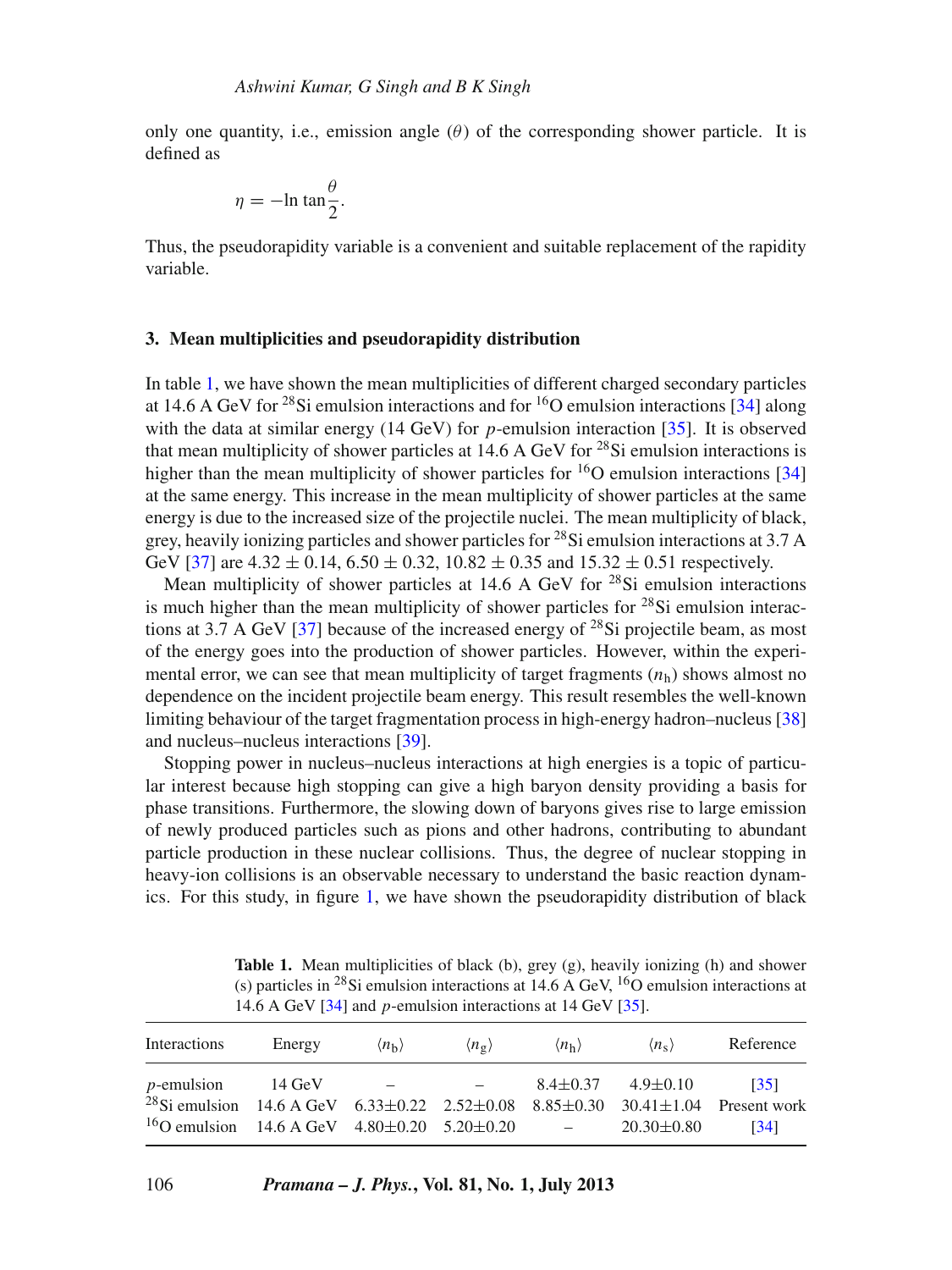<span id="page-4-0"></span>

**Figure 1.** Pseudorapidity distributions of black and grey particles in nucleus–nucleus interactions at 14.6 A GeV.

and grey particles (i.e. target protons) emanating in nucleus–nucleus interactions at 14.6 A GeV. The pseudorapidity distribution of black particles (shown in figure [1](#page-4-0) by solidline histogram) has a peak around  $\eta \approx 0.2$  and it lies within the range  $-4.0 \le \eta \le 4.4$ . Similarly, the pseudorapidity distribution of grey particles (shown in figure [1](#page-4-0) by dashedline histogram) has a peak around  $\eta \approx 0.8$  and it lies within a range  $-4.0 \le \eta \le 4.2$ . Both the distributions are well fitted with Gaussian function of  $\rho_0 \exp((\eta^2 - \mu^2)/2\sigma^2)$ . The values of  $\rho_0$ ,  $\mu$  and  $\sigma$  of fitted Gaussian function for black particles are 3.10  $\pm$  0.12,  $0.35 \pm 0.03$  and  $0.75 \pm 0.03$ . Similarly, the values of these parameters of fitted Gaussian function for grey particles are  $1.18 \pm 0.03$ ,  $0.82 \pm 0.03$  and  $0.78 \pm 0.03$ . In case of full transparency, one would expect the final target protons to exhibit a peak at target rapidity. On the other hand, if the nuclei are fully stopped, one would expect most of the target nucleons to be around midrapidity. Target and projectile beam rapidity in nucleus–nucleus interactions at 14.6 A GeV are 0 and 3.5 respectively  $[40]$ . From figure [1,](#page-4-0) we observe a shift of the peaks in both cases (i.e., black and grey particle) towards midrapidity away from target rapidity with some width of the distributions. This clearly indicates a large degree of stopping, i.e., a large baryon density achieved in nucleus–nucleus interactions at 14.6 A GeV. Furthermore, we can also observe that the black particles (which are mainly evaporated protons from the target nuclei) are produced in more abundance than the grey particles (which are knocked out protons from the target nucleus) almost over the entire range of pseudorapidity.

### **4. Intermittent behaviour**

In this section, we discuss 1d intermittency analysis of the shower particles produced in <sup>28</sup>Si–Ag/Br (i.e. events with  $n_h \ge 8$ ) interactions at 14.6 A GeV in pseudorapidity ( $\eta$ )space and in azimuthal angle  $(\phi)$ -space. The dependence of normalized factorial is studied in azimuthal plane (transverse) for a better visibility of the significance of the slopes. In

*Pramana – J. Phys.***, Vol. 81, No. 1, July 2013** 107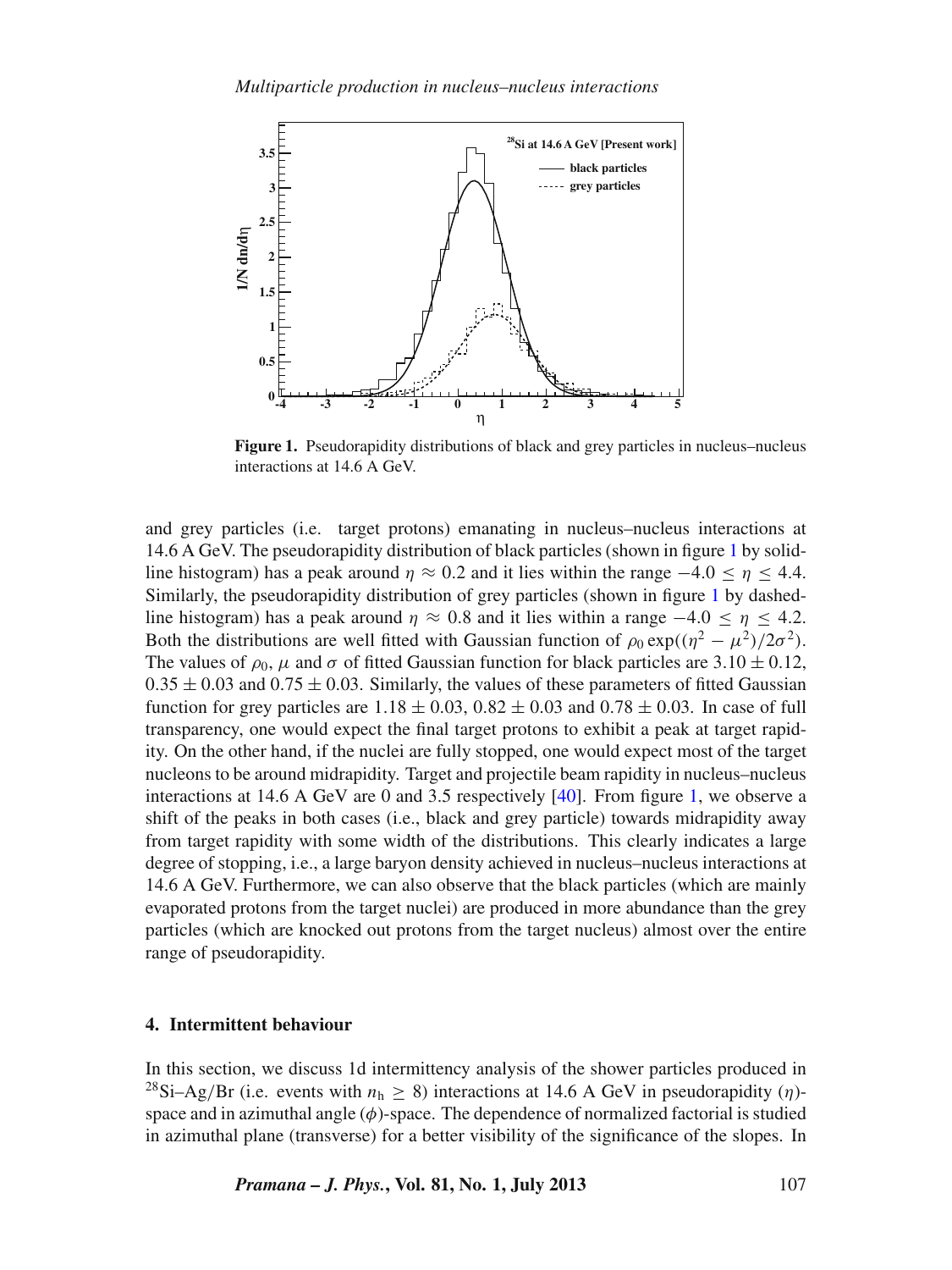an experiment, the statistical noise along with dynamical fluctuations are observed collectively to the particle density. The scaled factorial moments (SFMs) reduce the statistical noise which is present in event with finite multiplicity. Moreover, the method of SFMs is potentially suitable for investigating the multiparticle correlation on small scales. In this analysis, the pseudorapidity interval of the total length  $\Delta \eta = \eta_{\text{max}} - \eta_{\text{min}}$ , is partitioned into *M* bins of equal size such that  $\delta \eta = \Delta \eta / M$ .

The single-event factorial moment of order *q* is defined as

$$
F_q^e = \frac{1}{M} \sum_{m=1}^{M} \frac{n_m (n_m - 1) \cdots (n_m - q + 1)}{(1/M \sum_{m=1}^{M} n_m)^q},
$$
\n(1)

where *M* is the pseudorapidity interval number and  $n<sub>m</sub>$  is the number of particles falling within the *m*th interval in an event. By averaging  $F_q^e$  over *N* events present in a particular sample, one gets the so-called horizontally averaged scaled factorial moment

$$
\langle F_q^e \rangle = \frac{1}{N_{\rm ev}} \sum_{e=1}^N F_q^e. \tag{2}
$$

The horizontally averaged moment as defined above is sensitive to the shape of the single-particle density distribution and depends on the correlation between the cells. The problem associated with the shape dependence of the single-particle density distribution can be taken care of either by introducing the Fialkowski correction factor [\[41](#page-11-21)] or by converting the phase-space variable to a cumulative variable [\[42](#page-11-22)],

$$
\chi(\eta) = \frac{\int_{\eta_{\min}}^{\eta} \rho(\eta') d\eta'}{\int_{\eta_{\min}}^{\eta_{\max}} \rho(\eta') d\eta'}
$$
\n(3)

the single-particle density distribution in terms of  $\chi(\eta)$  is always uniform between 0 and 1. The power-law scaling behaviour of the factorial moments,

$$
\langle F_q \rangle \propto M^{\phi_q},\tag{4}
$$

where  $\phi_q$  is called the intermittency index. This power-law behaviour gives the following linear relation of the form:

$$
\ln \langle F_q \rangle = \phi_q \ln M + \beta_q. \tag{5}
$$

We have shown  $\ln \langle F_q \rangle$  against ln *M* for the order  $q = 2,...,6$  in *η*-space and  $\phi$ -space in figures [2](#page-6-0) and [3,](#page-6-1) respectively. In figure [2,](#page-6-0) we can clearly observe that  $\ln\left(\frac{F(\eta)}{q}\right)$  shows a linear dependence on ln *M* in η-space which clearly indicates a power-law behaviour of the  $F_q$  moments on  $\delta\eta$ . For each order q, a linear fit using least square fitting method is performed. The values of the slopes  $\phi_q$  of the least square straight line fitting of the data points for each order of *q* are found to be  $0.011 \pm 0.02$ ,  $0.04 \pm 0.02$ ,  $0.11 \pm 0.04$ ,  $0.25 \pm 0.07$ ,  $0.47\pm0.10$  respectively.

Similarly, in figure [3,](#page-6-1) we can clearly observe that  $\ln\{F(\phi)_q\}$  shows a linear dependence on ln *M* in  $\phi$ -space which clearly indicates a power-law behaviour of the  $F_q$  moments on  $\delta\phi$ . For each order q, a linear fit using least square fitting method is performed. The values of the slopes  $\phi_q$  of the least square straight line fitting of the data points for each order of *q* are found to be 0.004±0.017, 0.019±0.009, 0.07±0.037, 0.22±0.06, 0.50±0.09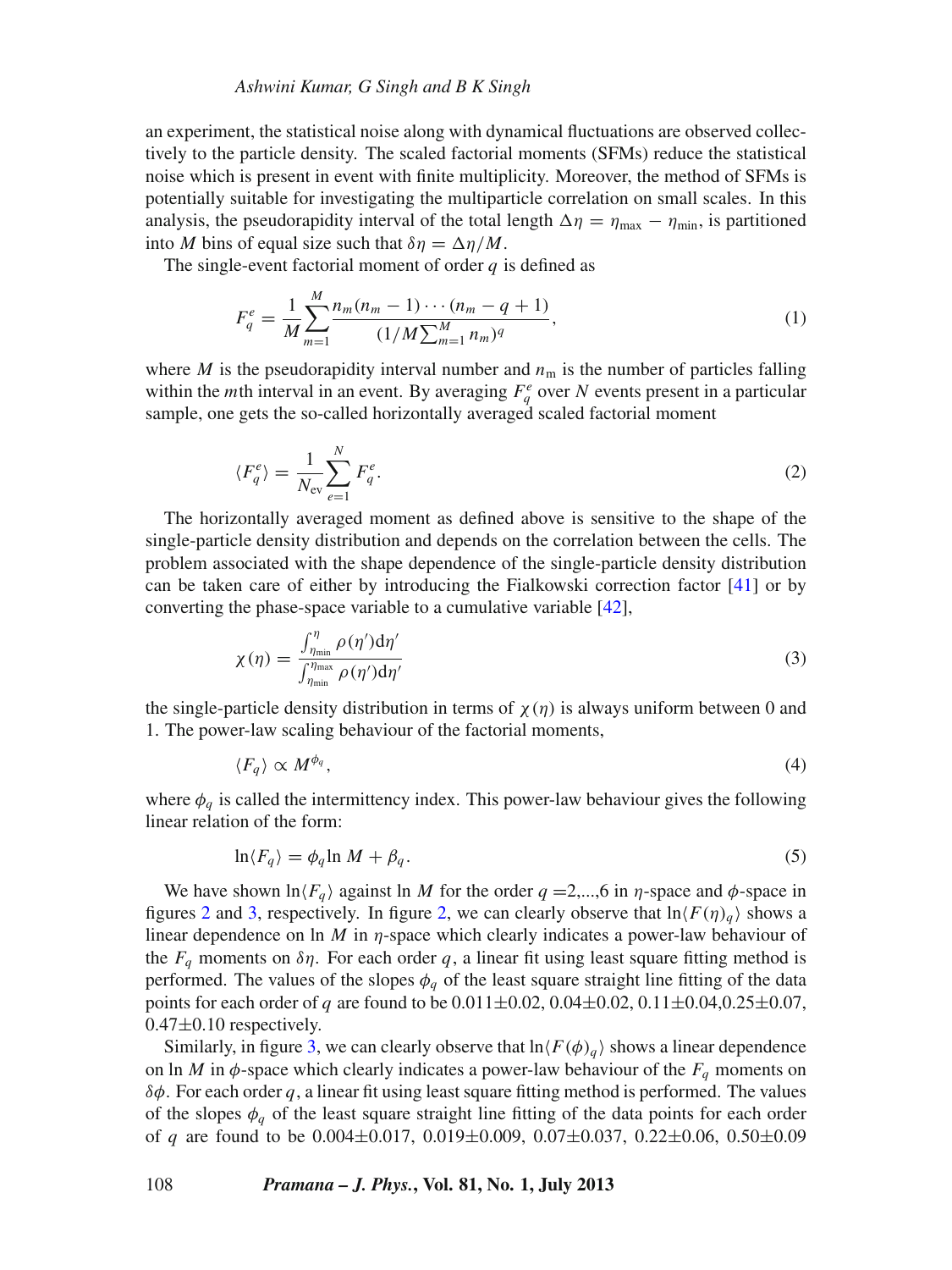<span id="page-6-0"></span>

**Figure 2.** Intermittency of shower particles produced in  $\eta$ -space in <sup>28</sup>Si–Ag/Br interactions at 14.6 A GeV.

<span id="page-6-1"></span>

**Figure 3.** Intermittency of shower particles produced in  $\phi$ -space in <sup>28</sup>Si-Ag/Br interactions at 14.6 A GeV.

respectively. This power-law dependence of  $F_q$  moments on  $\delta\eta$  and  $\delta\phi$  suggests that the data points are highly correlated. One can easily observe the linear rise of the factorial moments in both  $\eta$ - and  $\phi$ -space but the slope values  $(\phi_q)$  are consistently larger in the  $\phi$ -space than in the *η*-space. Higher values of  $\phi_q$  in  $\phi$ -space may be due to the fact that to conserve transverse momentum, the particles probably experience extra correlation in azimuthal plane [\[43\]](#page-11-23). Moreover, this power-law dependence of SFMs in both  $\eta$ - and  $\phi$ space reflects the underlying scale invariant dynamics in the multiparticle production in nucleus–nucleus interactions at 14.6 A GeV.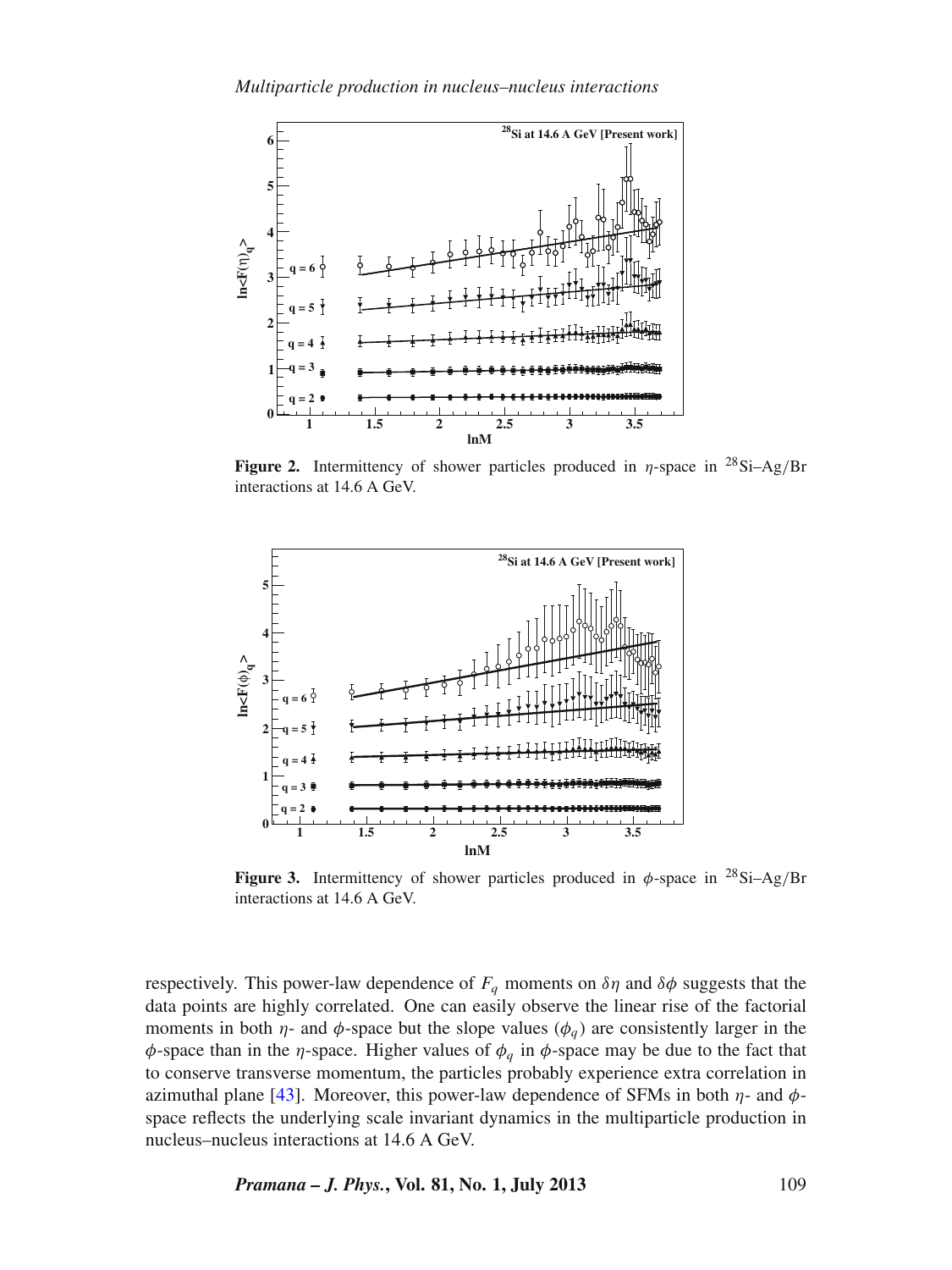#### **5. KNO Scaling**

An impressive regularity has been found to exist for several years in the multiplicity distribution of the produced particles. The probability distribution for the production of *n* relativistic charged particles in hadron–hadron interactions exhibits a universal behaviour. Koba *et al* [\[44\]](#page-11-24) predicted that at asymptotic energies, the probability  $P(n)$  of the production of *n* charged particles in hadron–hadron interactions in the final states is associated with a scaling function  $\Psi(z)$  in the form:

$$
P(n) = \frac{1}{\langle n \rangle} \Psi(z) = \frac{\sigma_n}{\sigma_{\text{inel}}},\tag{6}
$$

where  $\Psi(z)$  is universal and independent of energy. The variable  $z = n/(n)$  stands for normalized multiplicity,  $\langle n \rangle$  represents the average number of charged secondary particles,  $\sigma_n$  is a partial cross-section for producing *n* charged particles and  $\sigma_{\text{inel}}$  is the total inelastic cross-section. This asymptotic prediction of Koba *et al* regarding the scaling behaviour of charged particle multiplicity distribution was examined by Slattery [\[45\]](#page-11-25) for a wide range of 50–300 GeV/c incident momentum for multiplicity in proton–proton interactions. In order to provide an extension of KNO scaling law at lower energies, a simple empirical modification was put forward by Buras *et al* [\[46\]](#page-11-26). The modified KNO scaling law has the following form:

$$
P(n) = \frac{1}{\langle n \rangle - \alpha} \Psi(z'),\tag{7}
$$

where  $z' = (n - \alpha) / ((n - \alpha)$ . Here  $\alpha$  takes care of leading particle effect and is a constant independent of energy. It only depends on the reaction.

Figure [4](#page-7-0) shows the dependence of  $\Psi(z')$  as a function of  $z'$ . Our experimental data points lie on the universal curve, which can be fitted with a KNO-type scaling function of the following form:

$$
\Psi(z') = (6.31z' + 0.90z'^3 - 0.01z'^5 + 0.33z'^7) \exp(-3.19z').
$$
 (8)

<span id="page-7-0"></span>

**Figure 4.** Dependence of  $\Psi(z')$  as a function of  $z'$ .

### 110 *Pramana – J. Phys.***, Vol. 81, No. 1, July 2013**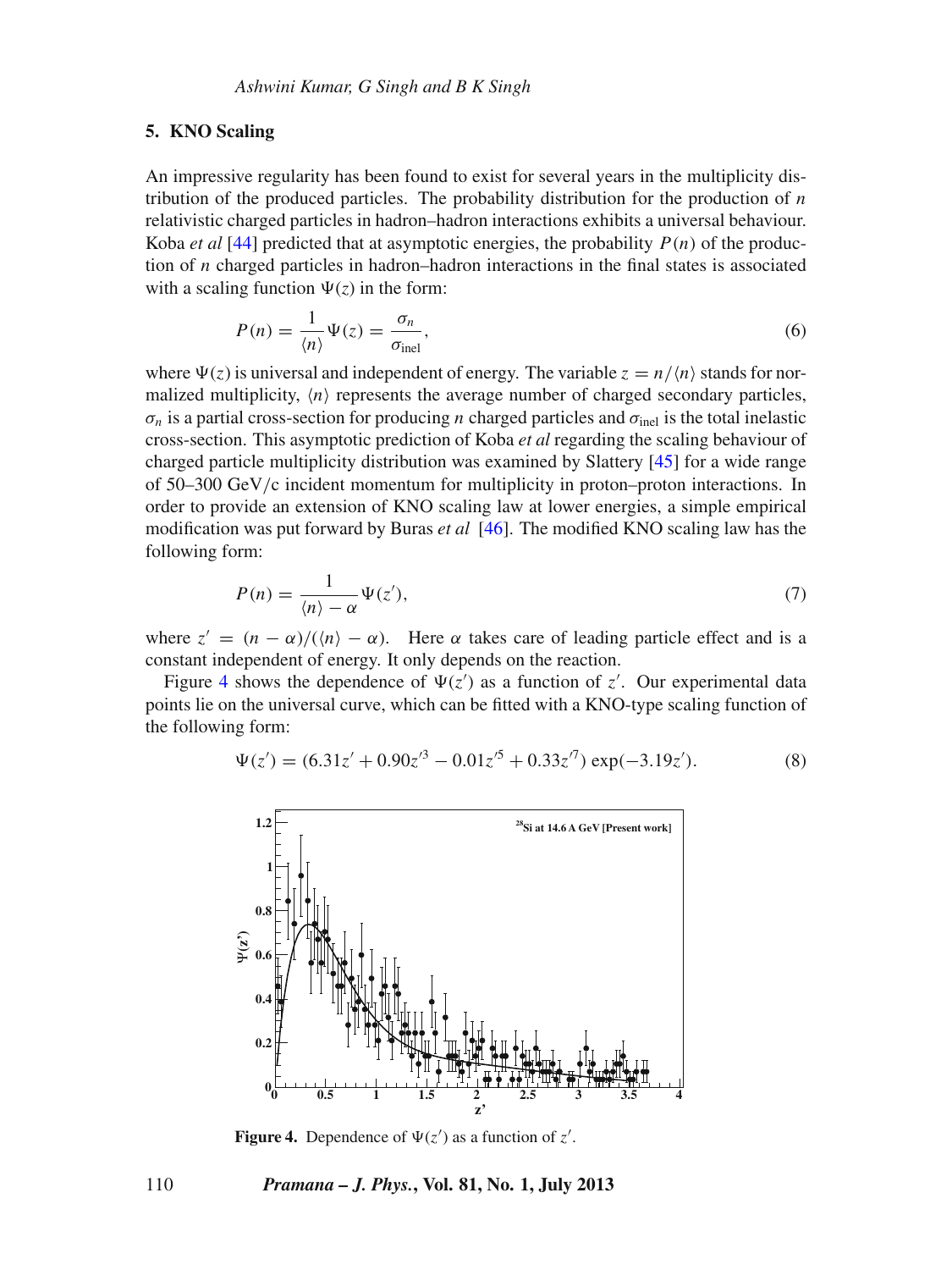<span id="page-8-0"></span>

**Figure 5.** The pseudorapidity distribution of shower particles in central events in nucleus–nucleus interactions at 14.6 A GeV along with comparison with FRITIOF model at the same energy and with the published data at 3.7 A GeV [\[47\]](#page-12-0) in projectile rest frame.

The value of  $\chi^2$  per degree of freedom is 1.04. Thus, we can see that our experimental data are having a consistency with the KNO scaling hypothesis. We can also describe the KNO scaling law in terms of the multiplicity moments which can be defined as follows:

$$
C_q = \frac{\langle (n-\alpha)^q \rangle}{\langle n-\alpha \rangle^q}.
$$
\n(9)

Using the above expression for multiplicity moments, we have calculated  $C_2 = 1.69 \pm 1.69$ 0.06,  $C_3 = 3.72 \pm 0.13$  and dispersion  $D = 28.77 \pm 0.98$  for <sup>28</sup>Si emulsion interactions at 14.6 A GeV energy, while, for  $^{28}$ Si emulsion interactions at 3.7 A GeV [\[37\]](#page-11-17) energy, the values of multiplicity moments are  $C_2 = 1.46 \pm 0.11$ ,  $C_3 = 2.81 \pm 0.20$  and dispersion  $D = 10.08 \pm 0.22$ .

## **6. Limiting fragmentation**

In figure [5,](#page-8-0) we have depicted the normalized pseudorapidity distribution of shower particles produced in central collision events ( $n_h \ge 28$ ) in <sup>28</sup>Si emulsion interactions at 14.6 A GeV in projectile rest frame and compared with the published data for central collision at 3.7 A GeV [\[47\]](#page-12-0). We also compare our data with the data at 14.6 A GeV generated by FRITIOF code [\[48\]](#page-12-1), i.e., the Lund Monte Carlo simulation code for the inelastic hadron– hadron, hadron–nucleus and nucleus–nucleus interactions. Pseudorapidity distribution of shower particles in projectile rest frame is obtained using the beam rapidity value *Y*beam mentioned in ref. [\[40\]](#page-11-20). From figure [5,](#page-8-0) we clearly see the evidence for limiting fragmentation in the projectile fragmentation region for central collision events, where the two distributions at 14.6 A GeV and 3.7 A GeV lie over the top of each other for  $\eta - Y_{\text{beam}} \geq 0.0$ . We also observe that FRITIOF model simulation corroborates the present data at 14.6 A

*Pramana – J. Phys.***, Vol. 81, No. 1, July 2013** 111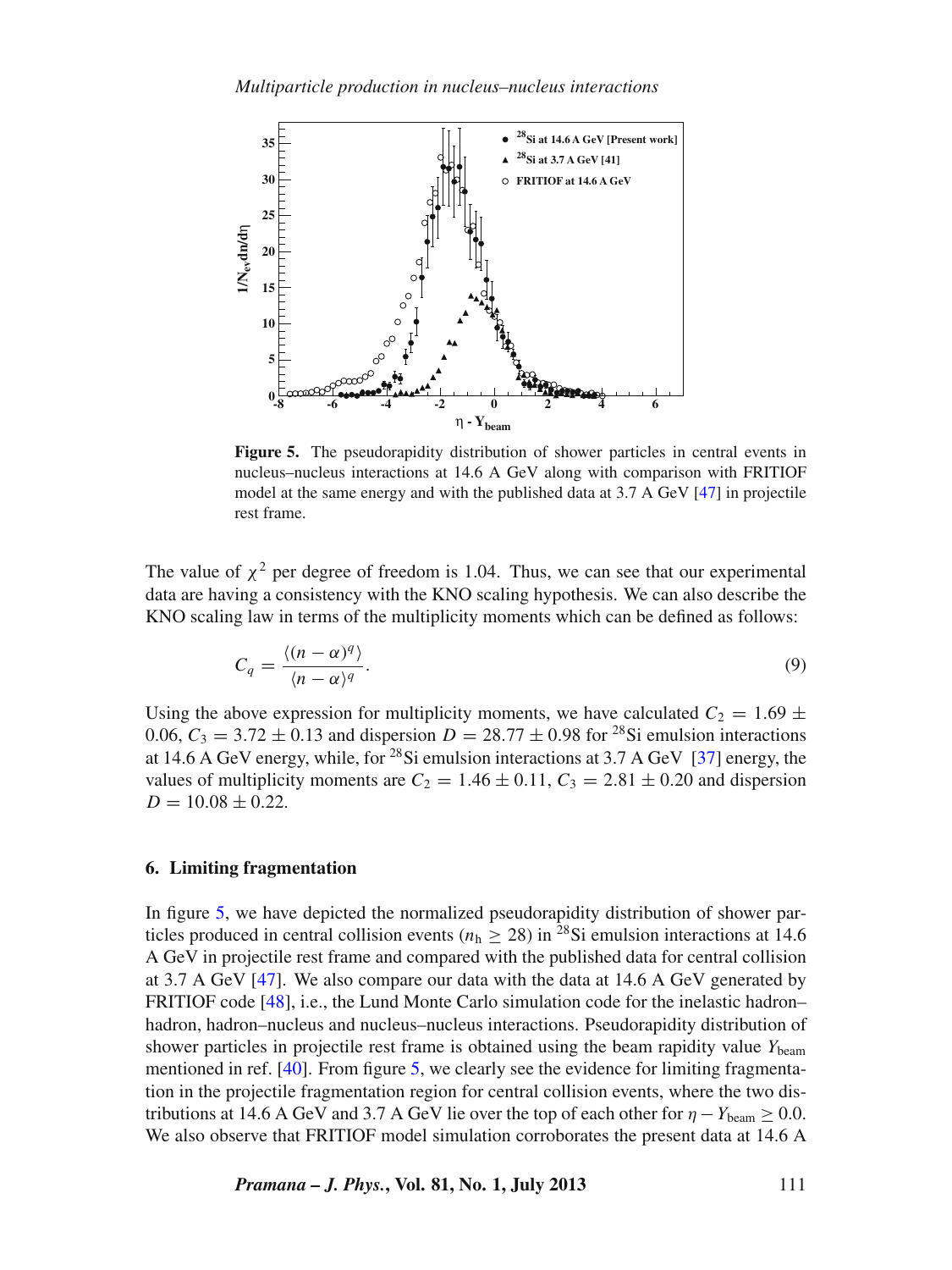GeV for central collision events, although the shape of the distribution in target fragmentation region is little broader than the distribution of the experimental data, it fulfills the criteria of limiting fragmentation in projectile fragmentation region.

## **7. Estimation of energy density**

In central collision events, multiparticle production of a large number of secondary hadrons confined to a definite volume provides a quite large density of energy released during a short period of time and thus hints at the possibility of some new/exotic phenomenon such as the formation of quark–gluon plasma. The large energy density of this kind will appear in the form of a large multiplicity density in rapidity space  $\left(\frac{dn_s}{d\eta}\right)$ in central collision events. Therefore, estimation of energy density in the analysis of high multiplicity events will be exceedingly useful in revealing the properties of hadronic matter under extreme conditions. Many authors [\[47](#page-12-0)[,49](#page-12-2)[,50](#page-12-3)] in the past reported the estimated value of energy density using the pseudorapidity density value observed in highest shower multiplicity events produced in central collision events at respective energies. They calculated the value of energy density based on the application of Bjorken's formula [\[1](#page-11-0)]

$$
\varepsilon = \frac{3}{2} \sqrt{\langle p_{\rm T} \rangle^2 + m_{\pi}^2} (\mathrm{d}n_{\rm s}/\mathrm{d}\eta) / \tau_0 \pi r_0^2 A^{2/3},\tag{10}
$$

where  $\tau_0$  is the hadronic formation time (1 fm/c) and *A* is the mass number of the smaller nucleus in the collision. Out of central collision events, the highest multiplicity event with  $n_s = 146$  and  $n_h = 26$  corresponds to central collision event with AgBr. The pseudorapidity distribution of shower particles in this high multiplicity single event is presented in figure [6.](#page-9-0) For the peak value of pseudorapidity density shown in figure [6,](#page-9-0) we obtain an approximate value of energy density  $\varepsilon = 0.97 \text{ GeV/fm}^3$ . This crude estimated

<span id="page-9-0"></span>

**Figure 6.** The pseudorapidity distribution of shower particles in single central events with highest multiplicity in nucleus–nucleus interactions at 14.6 A GeV.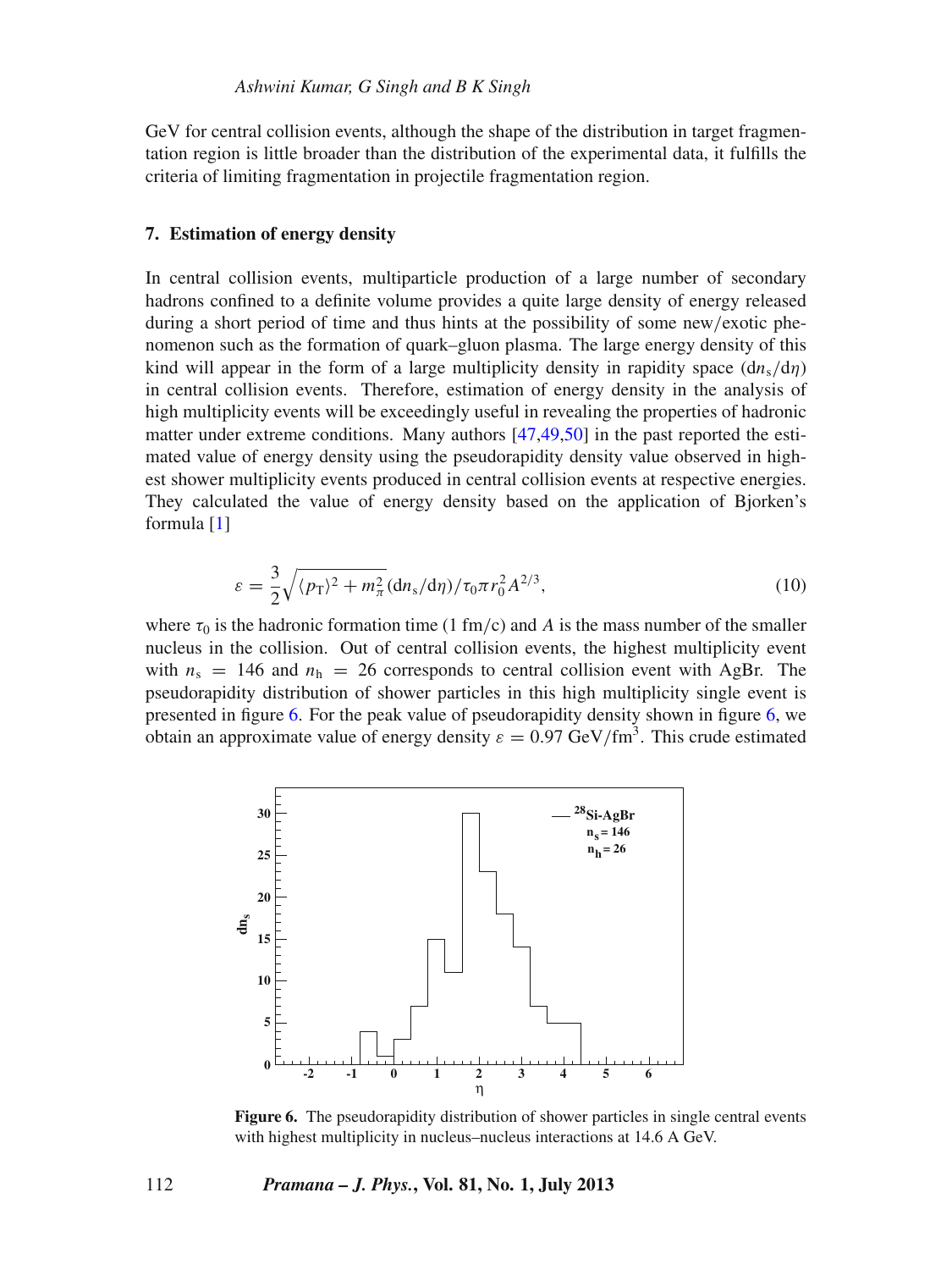value for the energy density is about 6 times higher than the ground state energy of the nuclear matter and is quite closer to the value of  $1 \text{ GeV}/\text{fm}^3$  nominally predicted for QGP formation [\[8](#page-11-4)[,51\]](#page-12-4). This estimated value of energy density is a crude approximation because the value of hadronic formation time  $(\tau_0)$  still needs some more justification [\[52](#page-12-5)]. This result is crude also in the sense that Bjorken's formula is valid for non-stopping regime. A better interpretation of the data can be made using the method of Landau hydrodynamics [\[53\]](#page-12-6) or the method of Goldhaber [\[54\]](#page-12-7) for calculating the energy density in stopping regime. In the case of central collision of two equal nuclei, the energy density of the system in Landau hydrodynamics can be given by

$$
\varepsilon = E/V = \gamma \sqrt{s_{NN}}/(4\pi r_0^3/3),\tag{11}
$$

where  $r_0 = 1.2$  fm,  $\sqrt{s_{NN}}$  is the c.m. energy and  $\gamma$  is the Lorentz contraction factor given by  $\gamma = \sqrt{s_{NN}}/2m_p$ . The calculated value of energy density comes out to be  $\varepsilon \approx 2$ GeV/fm<sup>3</sup>. Similarly, in Goldhaber method, consider the nucleus–nucleus (A–A) collision in the centre-of-mass system and assume that the nuclei in a central collision are able to stop each other. If  $\gamma_{\rm c.m.}$  is the Lorentz transformation factor, then the energy density is given by

$$
\varepsilon = 2\gamma_{\text{c.m.}}^2 \varepsilon_0,\tag{12}
$$

where  $\varepsilon_0$  is the energy density of the normal nuclear matter ( $\approx 0.14 \text{ GeV/fm}^3$ ). For <sup>28</sup>Si–AgBr collision at 14.6 A GeV, we get  $\varepsilon \approx 1$  GeV/fm<sup>3</sup>.

## **8. Summary and conclusions**

From the extensive analysis of  $^{28}Si$  emulsion interactions at 14.6 A GeV, we conclude that:

- (1) A large increase in the mean multiplicity of shower particles is observed at 14.6 A GeV energy in comparison to the the mean multiplicity at 3.7 A GeV, which is due to the increased incident energy of projectile beam.
- (2) A comparatively large production of black particles is observed in comparison to the grey particles produced in nucleus–nucleus interactions at 14.6 A GeV.
- (3) Intermittent behaviour of shower particle multiplicity is clearly observed in nucleus– nucleus interactions at 14.6 A GeV energy. Intermittency in the  $\phi$ -space is found to be little more stronger than in the  $\eta$ -space.
- (4) The multiplicity distribution for shower particles give a reasonable agreement with a modified KNO-type scaling law with a good  $\chi^2$  per degree of freedom 1.04.
- (5) The energy-independent behaviour of the limiting fragmentation phenomenon for shower particles in central collision events is clearly observed in the projectile fragmentation region and is in quite good agreement with FRITIOF model.

#### **Acknowledgements**

AK is grateful to the Council of Scientific and Industrial Research (CSIR), New Delhi, India for providing a research grant. The authors would like to thank Prof. Amitabha Mukhopadhyay for fruitful discussion.

*Pramana – J. Phys.***, Vol. 81, No. 1, July 2013** 113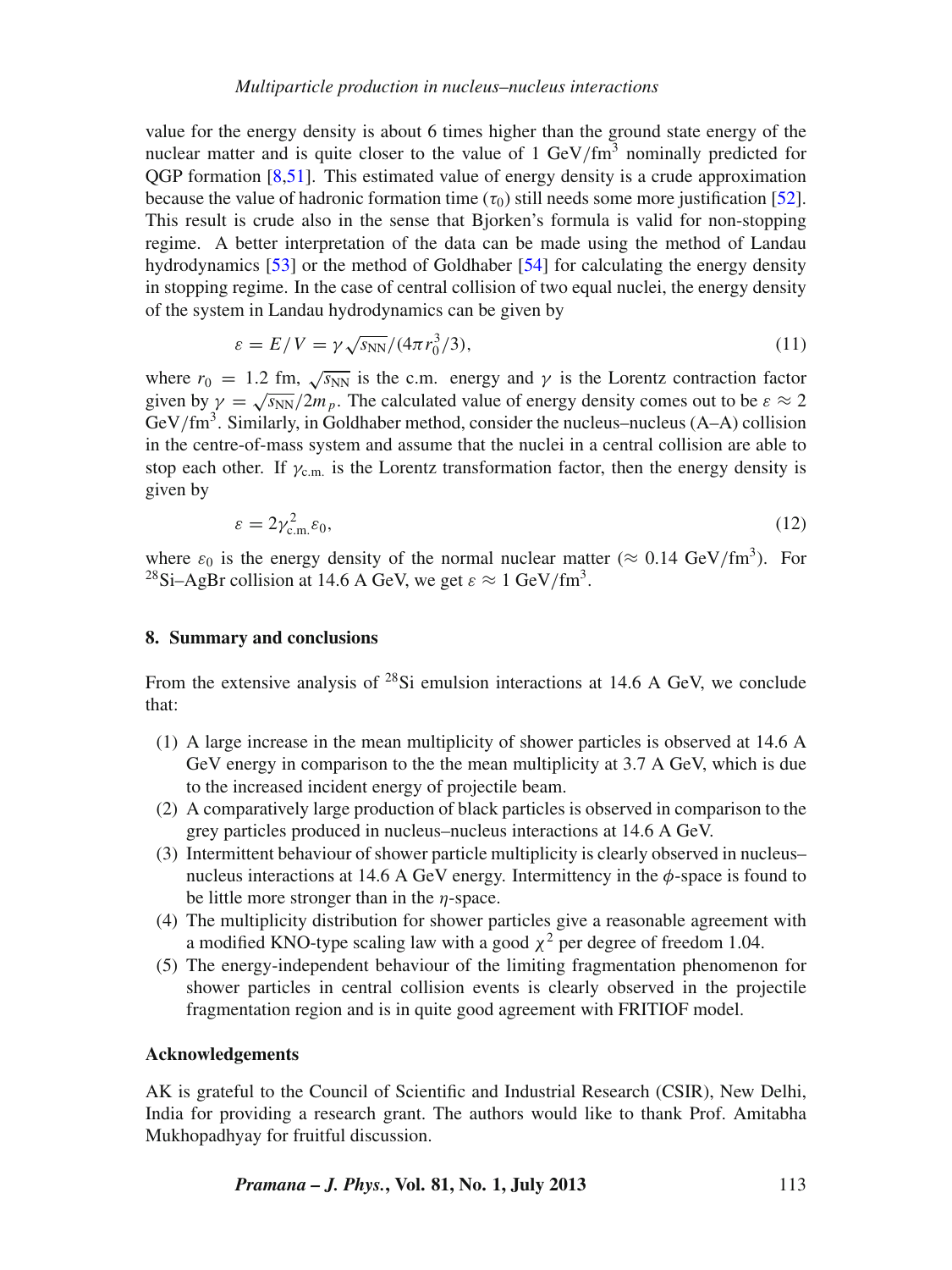### **References**

- <span id="page-11-0"></span>[1] J D Bjorken, *Phys. Re*v*. D* **27**, 140 (1983)
- [2] D Anchishkin, A Muskeyev and S Yezhov, *Phys. Re*v*. C* **81**, 031902 (2010)
- [3] Thorsten Renk, *Phys. Re*v*. C* **70**, 021903 (2004)
- [4] J L Nagle, *Phys. Re*v*. C* **73**, 1219 (1994)
- <span id="page-11-1"></span>[5] J I Kaputsa and S M H Wong, *Phys. Re*v*. C* **59**, 3317 (1999)
- <span id="page-11-2"></span>[6] A Bialas and R Peschanski, *Nucl. Phys. B* **273**, 703 (1986); *Nucl. Phys. B* **308**, 857 (1988)
- <span id="page-11-3"></span>[7] JACEE Collaboration: T H Burnett *et al*, *Phys. Re*v*. Lett.* **50**, 2062 (1983)
- <span id="page-11-4"></span>[8] C P Singh, *Phys. Rep.* **236**, 147 (1993)
- <span id="page-11-5"></span>[9] B Buschbeck, R Lipa and R Peschanski, *Phys. Lett. B* **215**, 788 (1988)
- [10] DELPHI Collaboration: P Abreu *et al*, *Phys. Lett. B* **247**, 137 (1990)
- [11] TASSO Collaboration: W Braunschweig *et al*, *Phys. Lett. B* **231**, 306 (1989)
- <span id="page-11-6"></span>[12] G Gustafson and C Sjogren, *Phys. Lett. B* **248**, 430 (1990)
- <span id="page-11-7"></span>[13] NA22 Collaboration: I V Ajinenko *et al*, *Phys. Lett. B* **222**, 306 (1989)
- [14] NA22 Collaboration: I V Ajinenko *et al*, *Phys. Lett. B* **235**, 373 (1990)
- [15] UAI Collaboration: C Albajar *et al*, *Nucl. Phys. B* **345**, 1 (1990)
- [16] NA22 Collaboration: N M Agababyan *et al*, *Phys. Lett. B* **382**, 305 (1996)
- <span id="page-11-8"></span>[17] NA22 Collaboration: N M Agababyan *et al*, *Phys. Lett. B* **431**, 451 (1998)
- <span id="page-11-9"></span>[18] R Holynski *et al*, *Phys. Re*v*. Lett.* **62**, 733 (1989)
- [19] KLM Collaboration: R Holynski *et al*, *Phys. Re*v*. C* **40**, R2449 (1989)
- <span id="page-11-10"></span>[20] D Ghosh *et al*, *Phys. Re*v*. C* **70**, 054903 (2004)
- <span id="page-11-11"></span>[21] M I Adamovich *et al*, *Phys. Re*v*. Lett.* **65**, 412 (1990)
- [22] K Sengupta *et al*, *Phys. Lett. B* **236**, 219 (1990)
- [23] B Bhattacharjee, *Nucl. Phys. A* **748**, 641 (2005)
- [24] HELLOS Emulsion Collaboration: T Akesson *et al*, *Phys. Lett. B* **252**, 303 (1990)
- [25] D Ghosh *et al*, *Phys. Lett. B* **272**, 5 (1991); *Phys. Re*v*. C* **47**, 1120 (1993); *C* **58**, 3553 (1998); *J. Phys. G: Nucl. Phys.* **29**, 983, 2087 (2003); *Chin. Phys. Lett.* **23**, 1441 (2006); *Int. J. Mod. Phys. E* **12**, 407 (2003)
- [26] P L Jain and G Sing, *Nucl. Phys. A* **596**, 700 (1996)
- [27] M M Smolarleiewicz *et al*, *Acta Phys. Pol. B* **31**, 385 (2000)
- [28] R A Janik and Z Beat, *Acta Phys. Pol. B* **30**, 259 (1999)
- [29] A Bialas and B Ziaj, *Phys. Lett. B* **378**, 319 (1996)
- [30] G Das *et al*, *Phys. Re*v*. C* **54**, 2081 (1996)
- [31] S Ahmad and M Ayaz Ahma, *Nucl. Phys. A* **780**, 206 (2006)
- <span id="page-11-12"></span>[32] J S Li, F H Liu and D H Zhang, *Chin. Phys. Lett.* **10**, 2789 (2007)
- <span id="page-11-13"></span>[33] J Benecke, T T Chou, C N Yang and E Yen, *Phys. Re*v*.* **188**, 2159 (1969)
- <span id="page-11-14"></span>[34] M El-Nadi, M S El-Nagdi and A M Abd-Allah, *Phys. Re*v*. C* **48**, 870 (1993)
- <span id="page-11-15"></span>[35] C Bricman *et al*, *Nuo*v*o Cimento* **20**, 1018 (1961)
- <span id="page-11-16"></span>[36] Ashwini Kumar, G Singh and B K Singh, *J. Phys. Soc. Jpn* **81**, 124202 (2012)
- <span id="page-11-17"></span>[37] B K Singh, I D Ojha and S K Tuli, *Nucl. Phys. A* **570**, 822 (1994)
- <span id="page-11-18"></span>[38] A Abduzhamilova *et al*, *Phys. Re*v*. D* **35**, 3537 (1987)
- <span id="page-11-19"></span>[39] S El-Sharkawy *et al*, *Phys. Scr.* **47**, 512 (1993)
- <span id="page-11-20"></span>[40] EMU-01 Collaboration: M I Adamovich *et al*, *Z. Phys. C* **56**, 509 (1992)
- <span id="page-11-21"></span>[41] K Fialkowski *et al*, *Acta. Phys. Pol. B* **20**, 639 (1989)
- <span id="page-11-22"></span>[42] A Bialas and M Gradzicki, *Phys. Lett. B* **252**, 483 (1990)
- <span id="page-11-23"></span>[43] P Mali, A Mukhopadhyay and G Singh, *Can. J. Phys.* **89**, 949 (2011)
- <span id="page-11-24"></span>[44] Z Koba, H B Neilsen and P Olesen, *Nucl. Phys. B* **40**, 317 (1972)
- <span id="page-11-25"></span>[45] P Slattery, *Phys. Re*v*. Lett.* **29**, 1624 (1972)
- <span id="page-11-26"></span>[46] A J Buras, J Dias De Deus and R Moller, *Phys. Lett. B* **47**, 251 (1973)